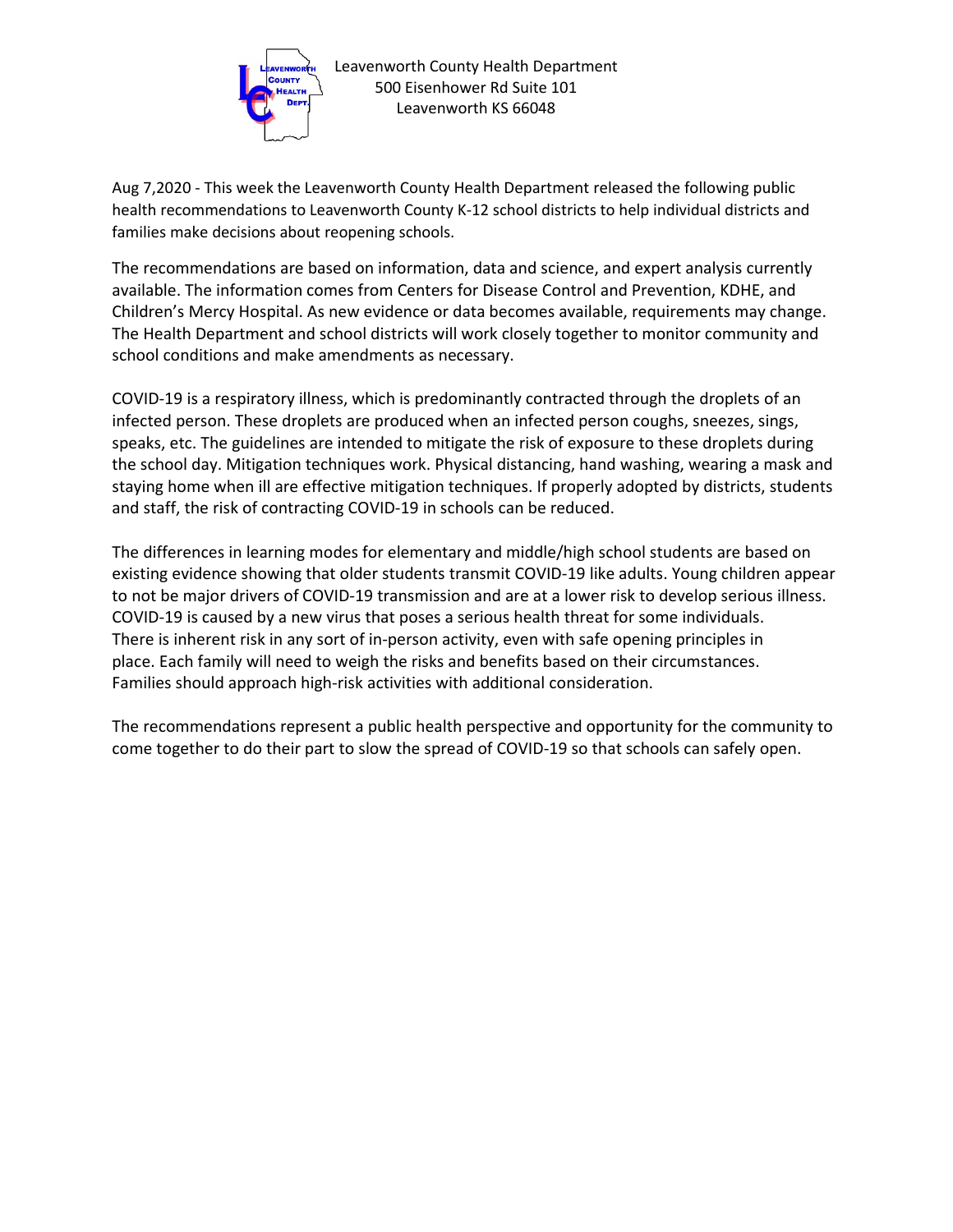## **Recommended Learning Modes Based on COVID-19 Community Transmission Leavenworth County Health Department v2 updated 8.26.20**

|                                                                             | Green                                                                                                                                                                                                                                                                                                                                             | Yellow                                                                                                                                                                                                                                                                                                                                                                                                              | <b>Red</b>                        |
|-----------------------------------------------------------------------------|---------------------------------------------------------------------------------------------------------------------------------------------------------------------------------------------------------------------------------------------------------------------------------------------------------------------------------------------------|---------------------------------------------------------------------------------------------------------------------------------------------------------------------------------------------------------------------------------------------------------------------------------------------------------------------------------------------------------------------------------------------------------------------|-----------------------------------|
| Gating Criteria <sup>1</sup>                                                |                                                                                                                                                                                                                                                                                                                                                   |                                                                                                                                                                                                                                                                                                                                                                                                                     |                                   |
| New Cases/100,000<br>population (change from a<br>2-week period)            | Less than 50                                                                                                                                                                                                                                                                                                                                      | $51 - 200$                                                                                                                                                                                                                                                                                                                                                                                                          | 201 or more                       |
| % of Persons Testing<br>Positive (Positivity rate) for<br>the 2-week period | Less than 5%                                                                                                                                                                                                                                                                                                                                      | $5% - 15%$                                                                                                                                                                                                                                                                                                                                                                                                          | 15% or more                       |
| Trend in Incidence Rate<br>(change in 2-week period)                        | Decreasing                                                                                                                                                                                                                                                                                                                                        | Stable                                                                                                                                                                                                                                                                                                                                                                                                              | Increasing                        |
| <b>Instruction</b>                                                          |                                                                                                                                                                                                                                                                                                                                                   |                                                                                                                                                                                                                                                                                                                                                                                                                     |                                   |
| <b>Elementary School</b>                                                    | In-person<br>instruction<br>following safe<br>opening principles                                                                                                                                                                                                                                                                                  | In-person/or Hybrid<br>instruction following<br>safe opening<br>principles                                                                                                                                                                                                                                                                                                                                          | Remote                            |
| Middle/High School                                                          | In-person<br>instruction<br>following safe<br>opening principles                                                                                                                                                                                                                                                                                  | Hybrid <sup>2</sup> (combination<br>of in-person and<br>remote learning)                                                                                                                                                                                                                                                                                                                                            | Remote                            |
| <b>Extra and Co-Curricular Activities</b>                                   |                                                                                                                                                                                                                                                                                                                                                   |                                                                                                                                                                                                                                                                                                                                                                                                                     |                                   |
| <b>Elementary School</b>                                                    | In-person activities<br>following safe<br>operating<br>principles.<br>If allowed by<br>school guidelines,<br>spectator/audience<br>should be<br>distanced by<br>household groups;<br>masked both<br>indoors and<br>outdoors. Facilities<br>should limit<br>capacity to allow<br>for 6' physical<br>distancing of ALL<br>school-related<br>events. | No all-school<br>activities. Limit<br>activities with<br>accompanying safe<br>operating principles<br>including (but not<br>limited to) masking<br>and physical<br>distancing.<br>If allowed by school<br>guidelines,<br>spectator/audience<br>should be distanced<br>by household<br>groups; masked<br>both indoors and<br>outdoors. Facilities<br>should limit capacity<br>to allow for 6'<br>physical distancing | No extra-curricular<br>activities |



500 Eisenhower Rd Suite 101 Leavenworth KS 66048 913-250-2000